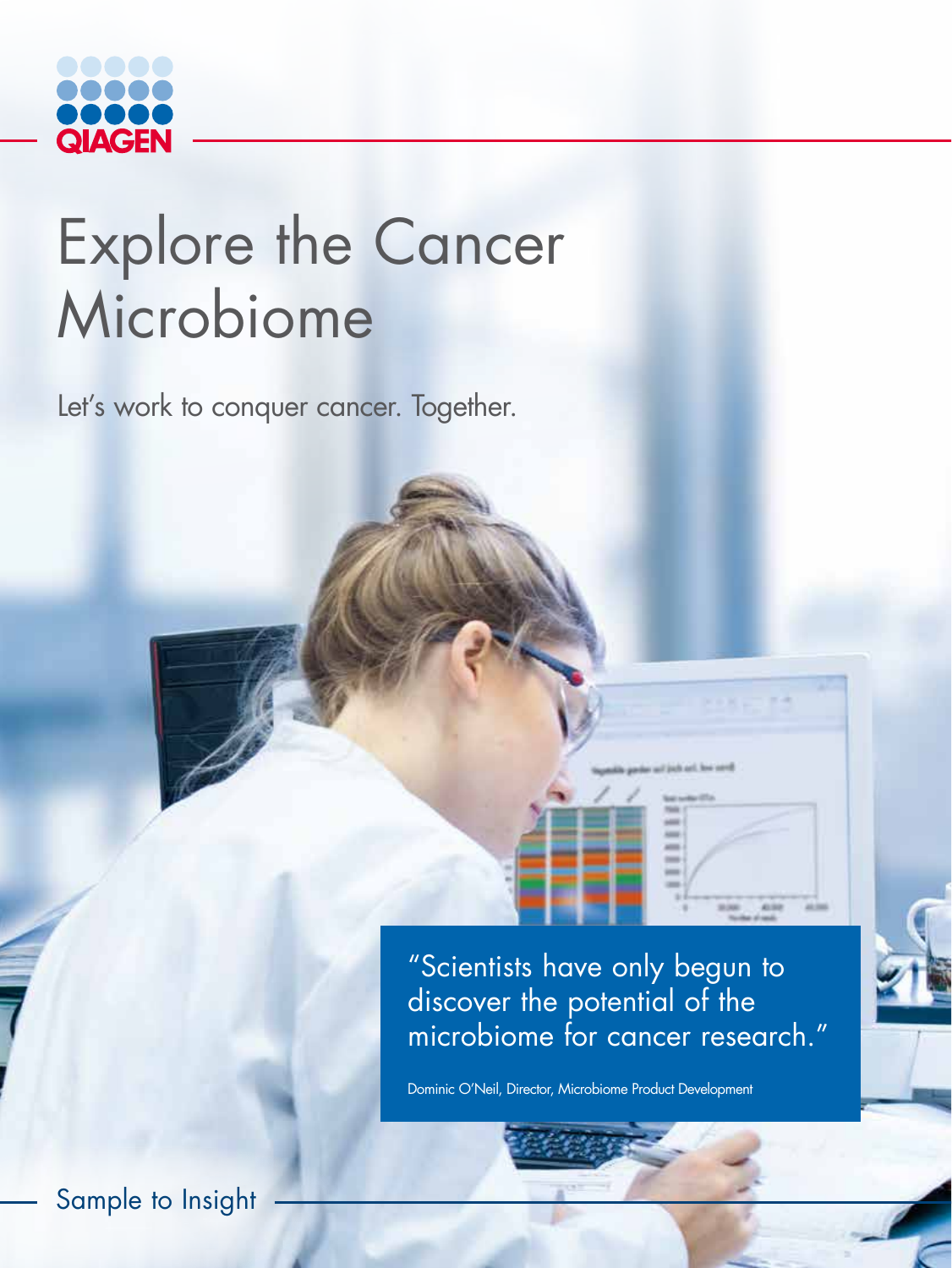"I am proud to be working on the development of microbiome sample processing solutions, helping scientists explore the microbiome for cancer research. QIAGEN's products enable researchers to characterize the cancer microbiome, identify its role for cancer therapy response and evaluate the microbiome as a potential biomarker."

Dominic O'Neil, Director, Microbiome Product Development